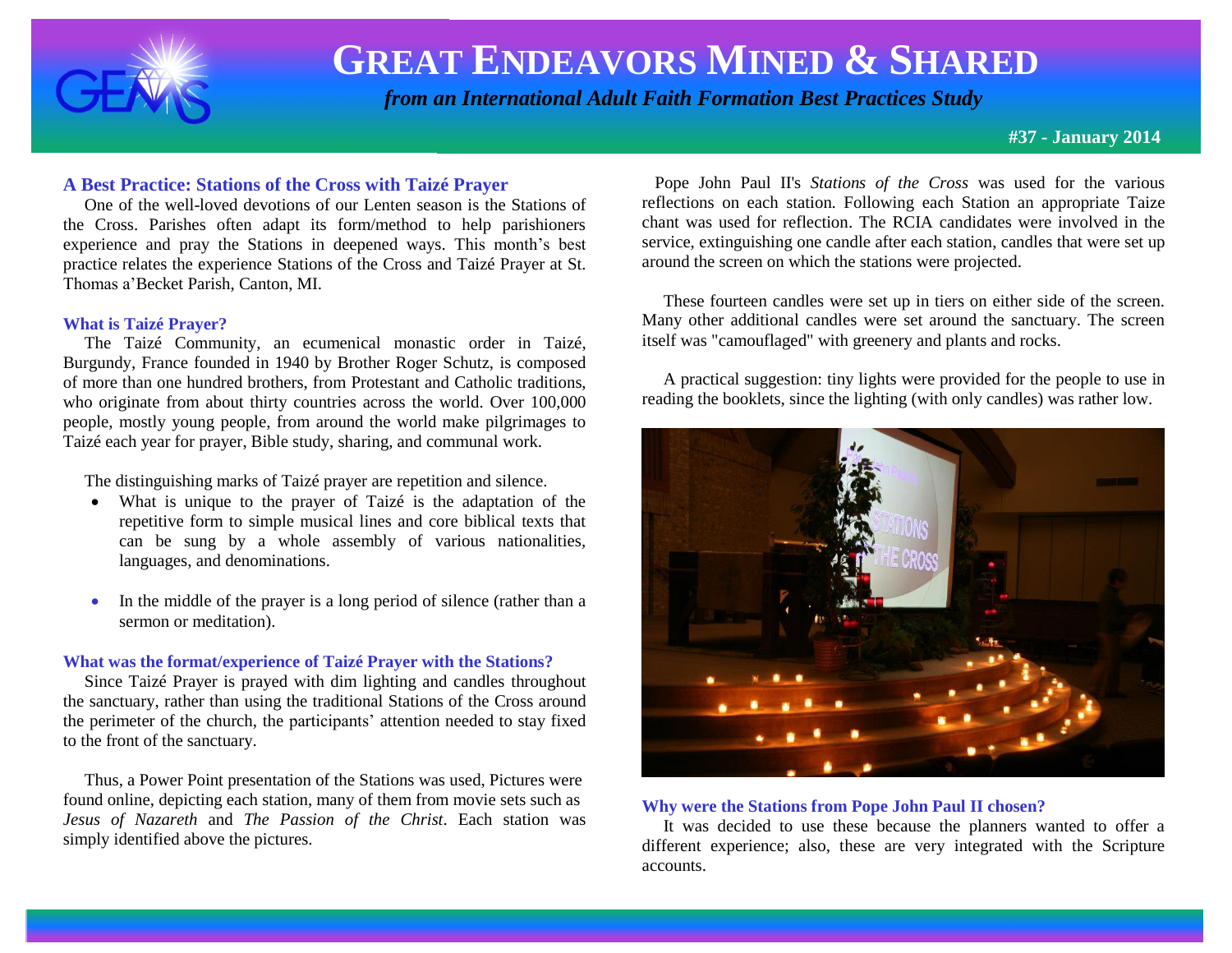## **GREAT ENDEAVORS MINED & SHARED**



#### **How/why did this idea come about?**

 During past Lenten seasons various staff people at St. Thomas a'Becket led the Stations, choosing and using whatever reflection resource and method they wished. For example, most used traditional prayers; the youth ministry director invited the teens to participate, who usually wrote their own original prayers. Laura Broyles, director of adult faith formation director and RCIA, usually involved the catechumens and candidates.

 Last year, however, Brandon Gauvin, the parish music director approached Laura, suggesting that Taizé prayer be incorporated with the Stations. Since the music ministry would be "tied up" with the music Brandon wondered if Laura and those in the RCIA process would work with him to plan and offer this prayer experience.

As they began planning, two concerns were in their thoughts:

- People who would expect a traditional Stations of the Cross might be put off by not walking from station to station and using a media form like Power Point with pictures of each station instead (This proved not to bother people at all.)
- The 14 stations would mean 14 chants, in addition to each station reflection. Hence, there was a concern that the service would drag on. (In reality, it only took about one hour, drawing the participants into the meditation so completely that time was not an issue.)

#### **Response and Song for the Fifth Station: Jesus is Judged by Pilate**

All: Lord, grant us discernment that we may see as you see, not as the world sees.

Song: *Open My Eyes*

#### **Who was involved in the planning?**

 In addition to Laura and Brandon, the environment committee of the parish helped plan and execute the candle-lit environment around the sanctuary. The parish office manager published a booklet for the assembly to follow, containing the prayers and songs. (Copyright permission was obtained for the music.)

 For a copy of the booklet, go to [www.janetschaeffler.com.](http://www.janetschaeffler.com/) Click on AFF Helps.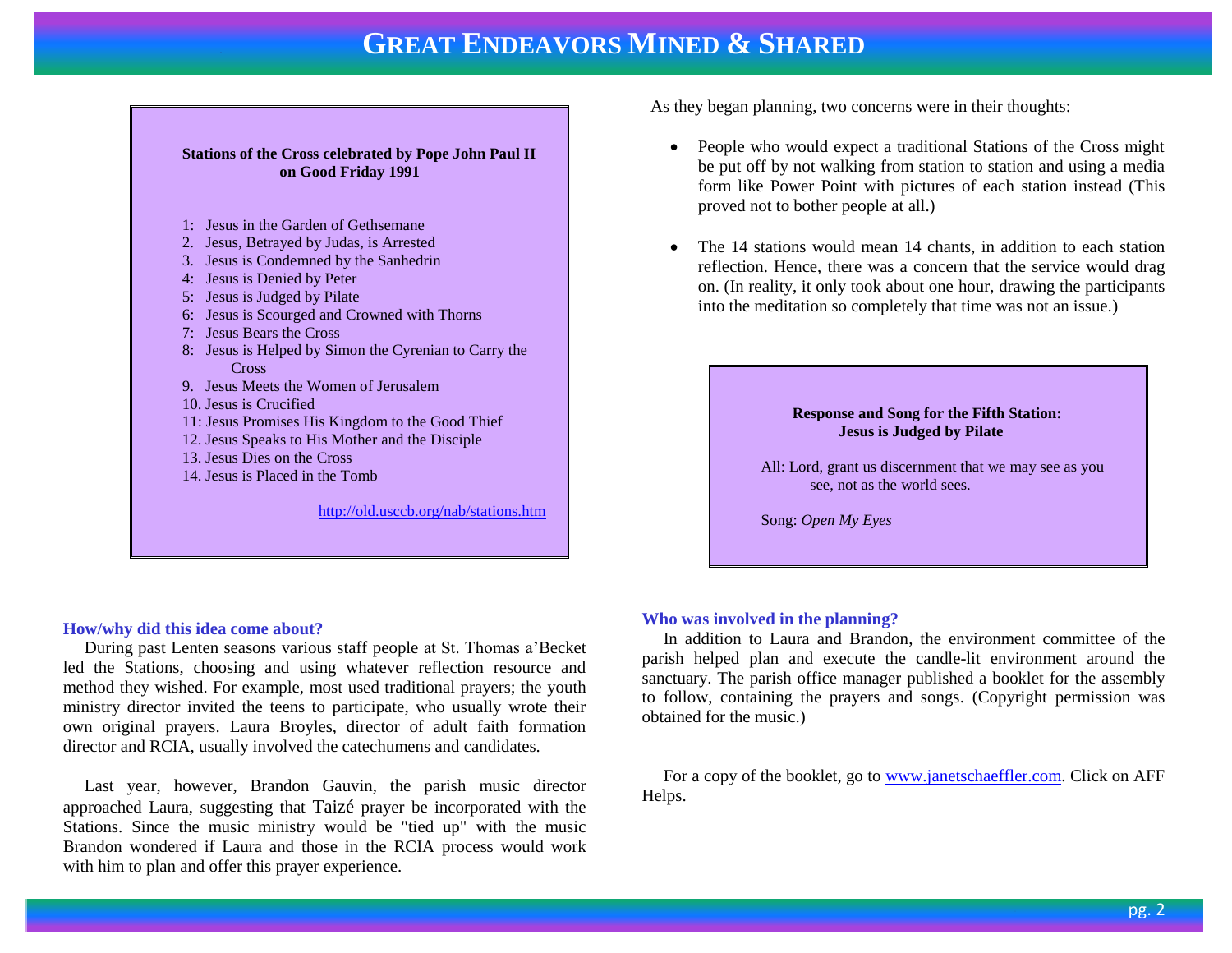## **GREAT ENDEAVORS MINED & SHARED**

#### **Was copyright permission needed for the online pictures which were used in the PowerPoint?**

Only those pictures that were in the public domain, that were able to be used, were included in the PowerPoint.

#### VII Station Jesus Bears the Cross



#### **What did the participants say about the experience?**

- "This was the most profound Stations of the Cross I have ever attended!"
- Many of the RCIA candidates, who had never previously participated in Stations, were deeply touched, entering into prayer.
- "I hope this is repeated every year."
- From some who tend toward the more traditional method of praying the Stations: "This way drew us profoundly into the passion of Christ."

#### **How did you, as the planners, evaluate this endeavor?**

 When asked this question, Laura replied, "We were both very pleased with the results. It gave people a new way to pray the Stations; we decided it would be something we would do again in following years. In fact, we are considering offering it on two Fridays of Lent rather than just one."

#### **Will you do anything differently?**

 "We're planning on doing it just the same. (That is certainly unusual in my experience since most things do need tweaking!)"

#### **Response and Song for the Ninth Station: Jesus Meets the Women of Jerusalem**

All: Lord, grant us gentle spirits that we may comfort those who mourn.

Song: *Psalm 23 – Shepherd Me, O God*

#### **Did you learn anything new about the needs of people, about how to provide faith growth experiences for adults?**

Laura's reflections were:

- "What this seemed to confirm is that a new twist on a long-standing tradition - especially when, at the core, the tradition is not really tampered with - is very well received."
- "People seem to welcome a fresh to way of experiencing something they have experienced in the past in set ways and consequently get more out of the experience."